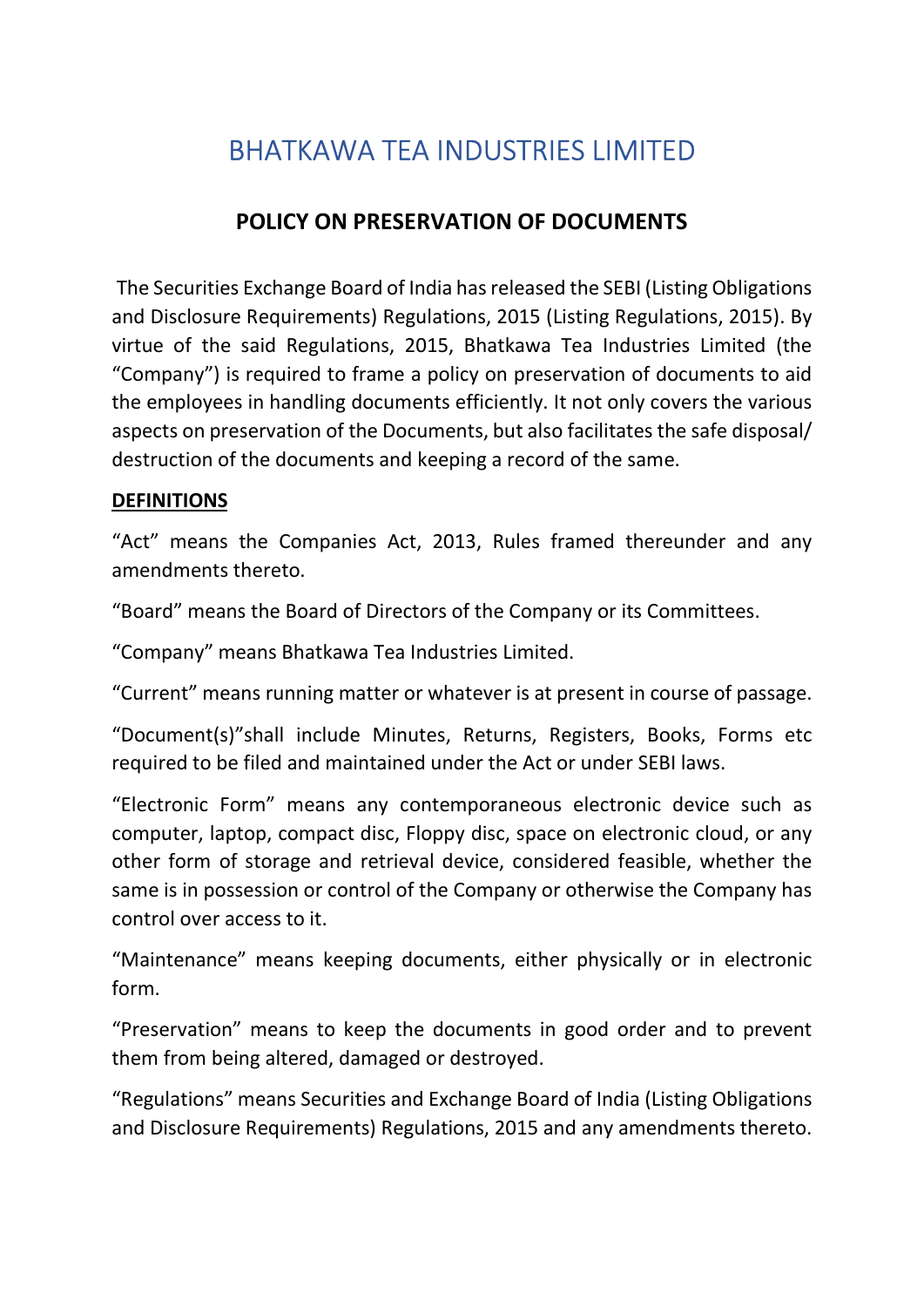Terms that have not been defined in this policy shall have the same meaning assigned to them in the Companies Act, 2013, and / or Securities and Exchange Board of India (Listing Obligations and Disclosure Requirements) Regulations, 2015.

# POLICY FOR PRESERVATION OF DOCUMENTS

Regulation 9 of Securities and Exchange Board of India (Listing Obligations and Disclosure Requirements) Regulations, 2015, provides that the listed entity shall have a policy for preservation of documents, approved by its Board of Directors, classifying them in at least two categories as follows –

a. Documents whose preservation shall be permanent in nature;

b. Documents with preservation period of not less than eight years after completion of the relevant transactions.

Accordingly, the company has classified the preservation of documents to be done in the following manner:

a. Documents that need to be preserved and retained permanently;

b. Documents that need to be preserved and retained for a period of 8 years as specified under the Companies Act, 2013 or Regulations;

c. Documents that need to be preserved and retained for such period as prescribed under any statute or regulation as applicable to the Company;

d. Where there is no such requirement as per applicable law, then for such period as the document pertains to a matter which is "Current".

An indicative list of the documents and the time-frame of their preservation is provided in Annexure – I.

## MODES OF PRESERVATION

The Documents may be preserved in:

a. Physical form; or

b. Electronic Form

• The Authorized Person shall be required to preserve the Documents covered under this policy.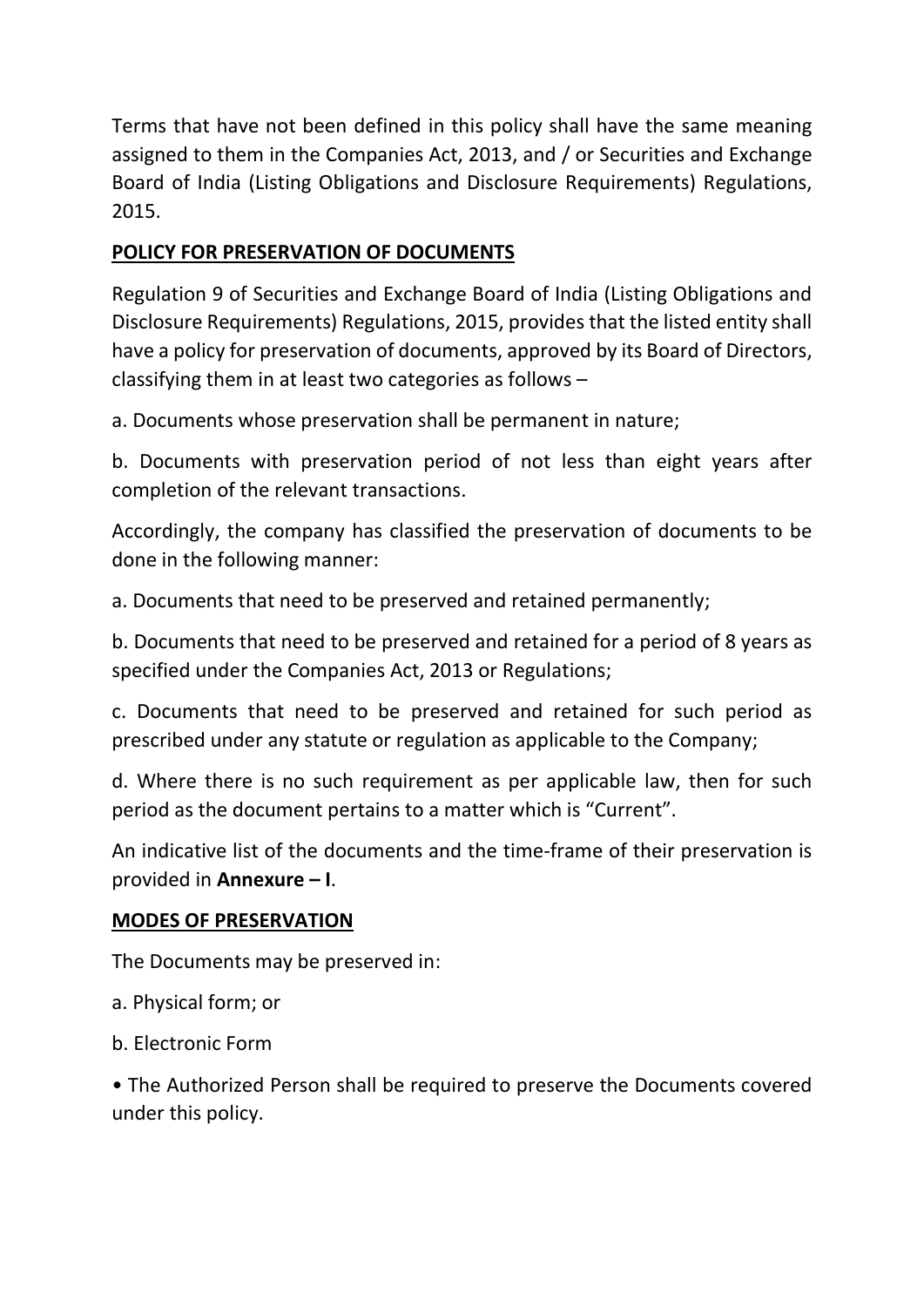• The preservation of documents should be such as to ensure that there is no tampering, alteration, destruction or anything which endangers the content, authenticity, utility or accessibility of the documents.

• The preserved documents must be accessible at all reasonable times. Access may be controlled by the concerned Authorized Person with preservation, so as to ensure integrity of the Documents and to prohibit unauthorized access.

# DESTRUCTION OF DOCUMENTS

The temporary documents of the Company which are no longer required as per the time schedule prescribed in the Annexure I may be destroyed. The Authorized officer may direct employees in charge from time to time to destroy the documents which are no longer required as per the documents Preservation Schedule given under Annexure I. The details of the documents destroyed by the Company shall be recorded in the Register for Disposal of Records, which shall state the brief particulars of the Documents destroyed, date of disposal/destruction and the mode of destruction to be kept by Employees who are disposing of the documents in the format prescribed at Annexure II. The entries in the register shall be authenticated by the Authorized Person.

## POLICY REVIEW

This policy shall be reviewed from time to time so that the policy remains compliant with applicable legal requirements. The Company Secretary will keep the policy updated as per applicable statutory guidelines.

#### **AMENDMENT**

The Board shall have power to amend any of the provisions of this Policy, substitute any of the provisions with a new provision or replace this policy entirely with a new Policy according to subsequent modification(s) / amendment(s) to Regulations.